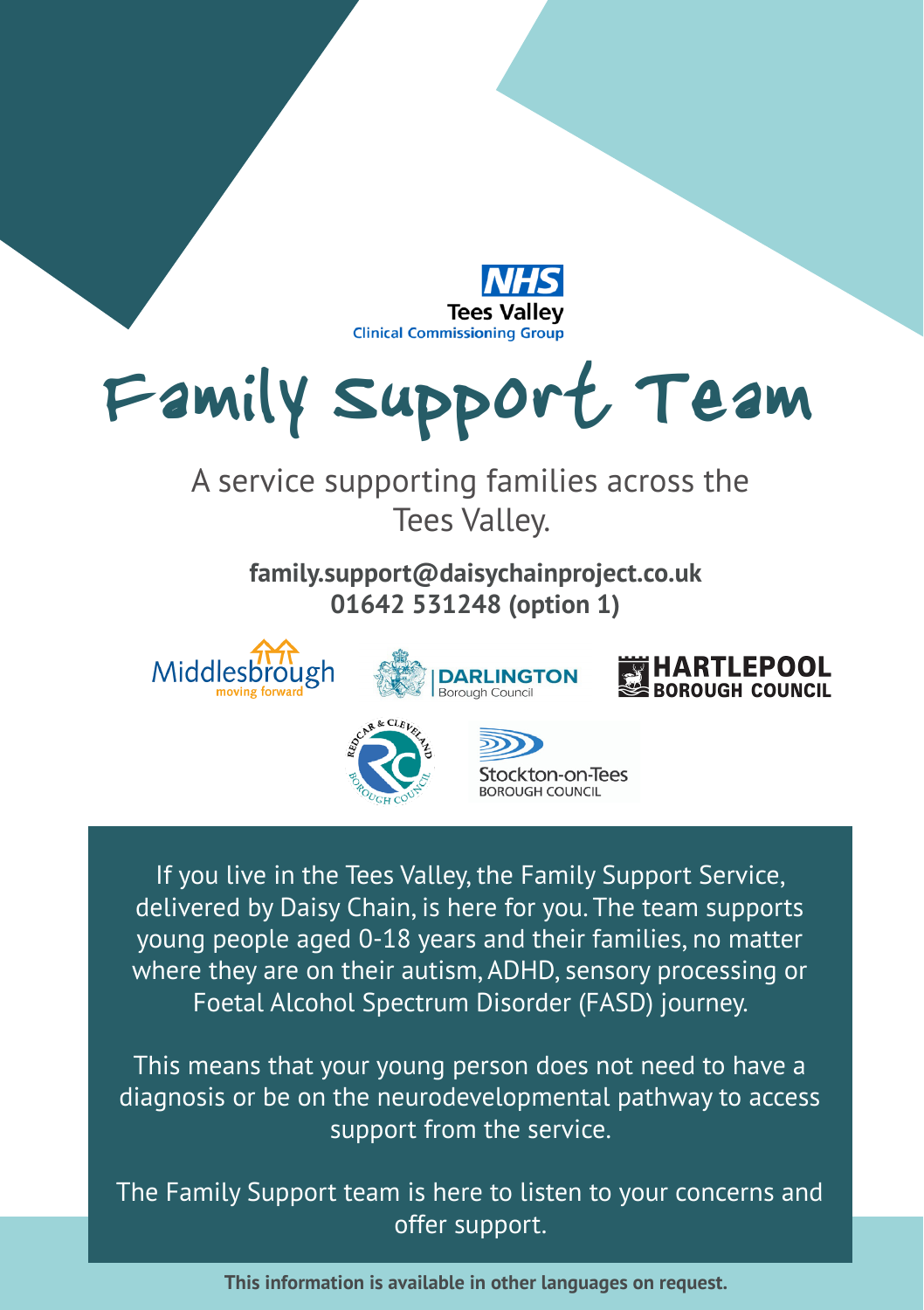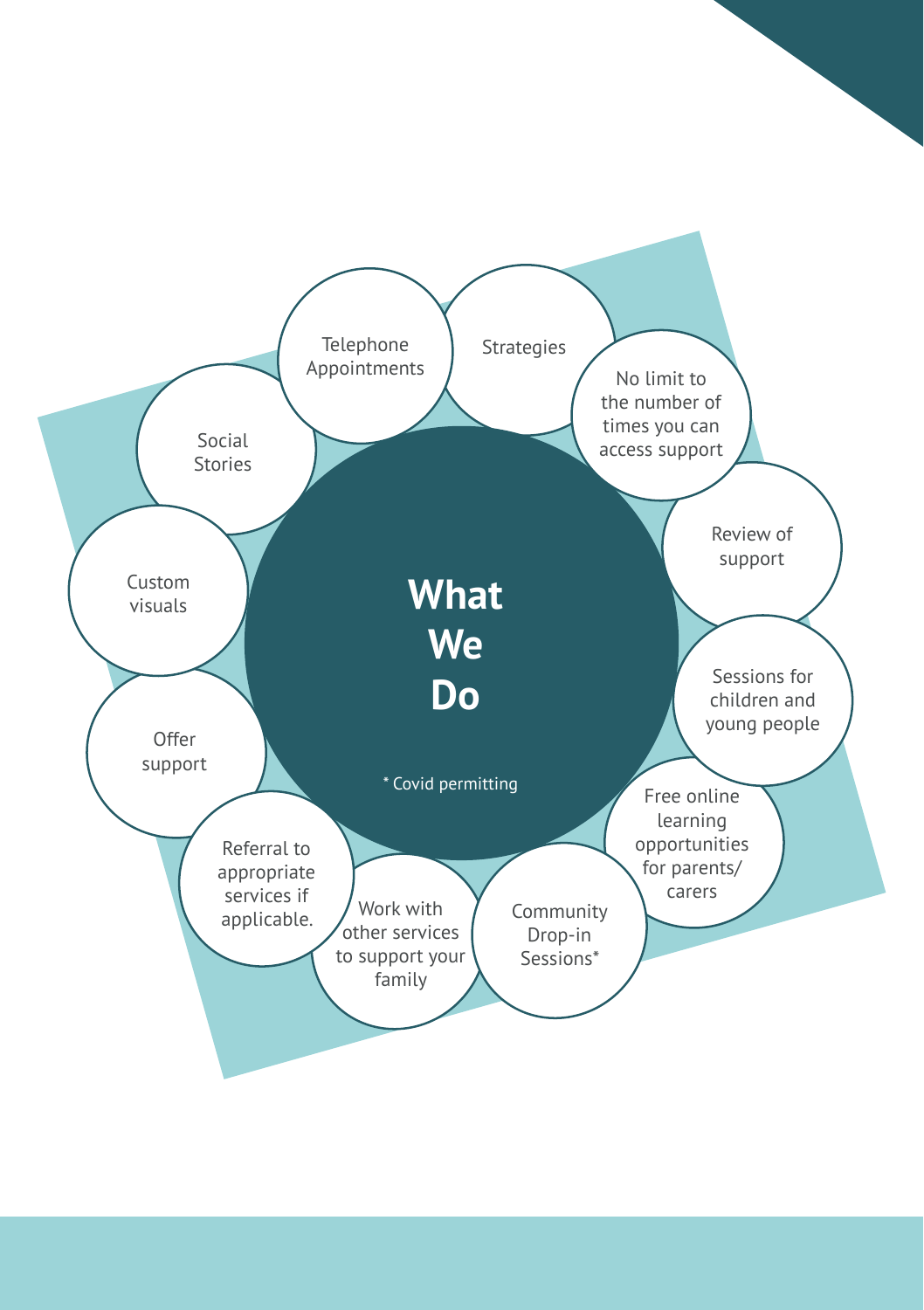## **Support**

Your Family Support team can support in various different ways including developing routines, visuals and social stories, understanding communicative behaviour, identifying your child's needs and sensory strategies and regulation. We can also signpost and refer to other services that could support you.

Support is available to anyone living in the Tees Valley. This encompasses Stockton, Middlesbrough, Hartlepool, Darlington and Redcar & Cleveland.

*Bespoke visuals include visual timetables, 'now and next' boards and social stories. These can help children and young people to feel more confident about what is happening and when it's happening throughout the day and in turn support them to feel less worried. The visuals can support transitions from one activity to the next and increase understanding and processing of situations, events and changes to normal routines.* 

## **What can I expect?**

Once we receive your **referral**, a member of our admin team will call and register you. They will then offer you a **telephone appointment**  with one of our family support leaders, this will give you an opportunity to have a **1:1 chat** about your family, what is working well and what you would like support with. We can also provide you with all the information for **community drop in sessions** in your area if you prefer. You can view information for all drop-in sessions at *www.daisychainproject.co.uk/neurodevelopmental-child-and-family-support.*

We always enjoy meeting parents/carers. Attendees of our community drop ins often feedback that it's a great place to feel heard and supported by other parents/carers who understand. A member of the family support team will always be there to lead the session.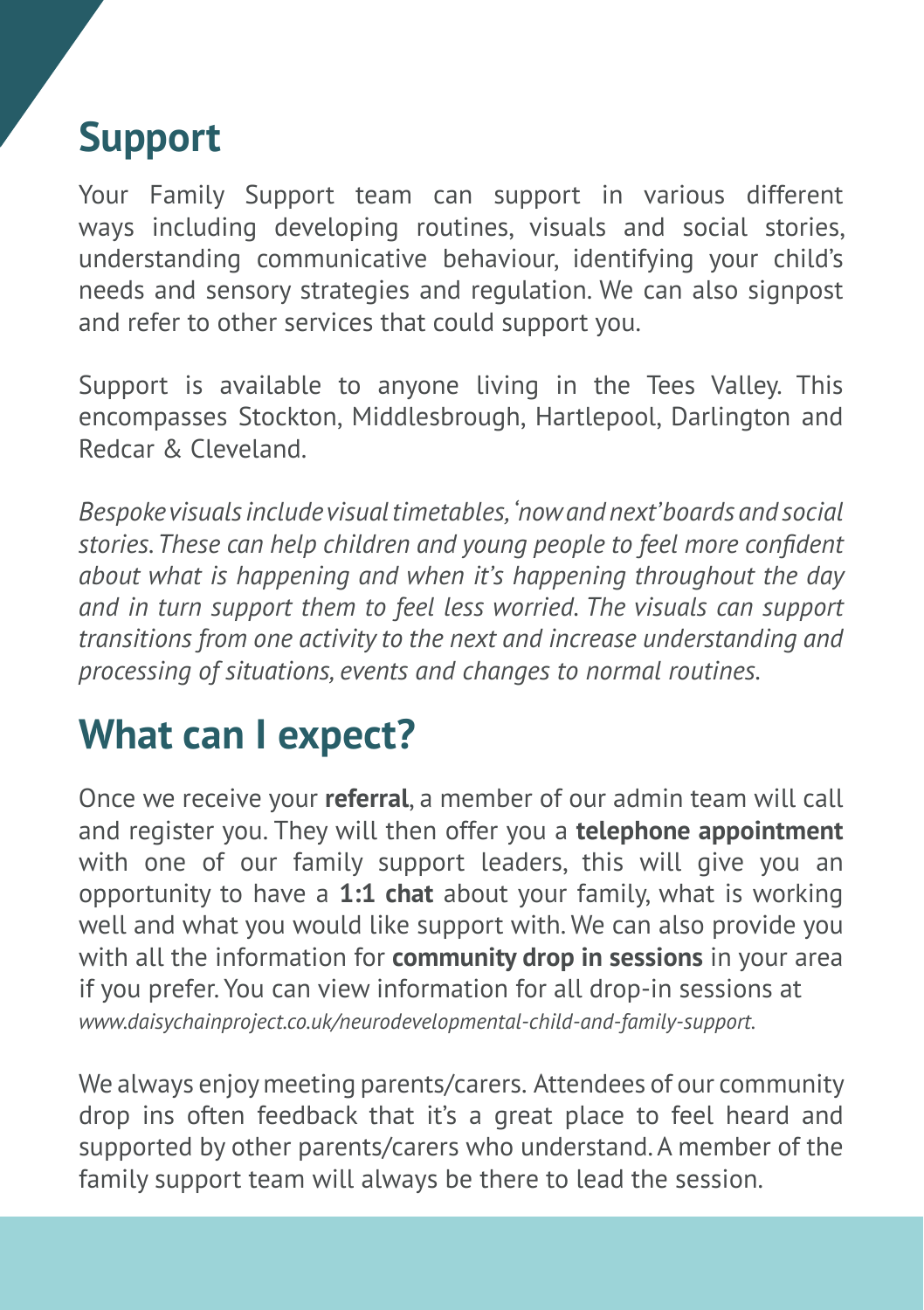## **Sessions for children and young people**

Children and young people are offered the opportunity to develop their communication, interaction and social skills through a six-week programme suitable for their age range and needs. The small group sessions will run one afternoon per week for six weeks. Children or young people and their parent/carer will be expected to attend all six sessions. Individuals do not need a diagnosis or be under assessment to access the sessions.

**Social Communication Group** – this programme is designed for children aged 3-5 years. It encourages children to develop communication skills, turn taking, sharing, and social skills through play.

**Social Skills Group** – this programme is designed for primary school children aged 6 – 11 years. The programme encourages children to develop social skills, communication, interaction, sharing, turn taking, respect of personal space, patience, responsibility and so much more.

**Talk About for Teenagers** – this programme is designed for secondary school children and teenagers aged  $11 - 18$ . The programme is designed to support young people in developing communication skills, promoting self-confidence and understanding of self, and skills to develop and maintain friendships.

### **How to refer**

*Referral will be via assessment from a Family Support Team Leader. Information about the course will be discussed in detail with the* 

*"Thank you for supporting us in all of this. It honestly means a lot that someone is fighting for my child's needs to be met."*

*parent/carer to ascertain the suitability of the programme. The Family Support Team Leader will also check the eligibility criteria for the child or young person prior to referral to ensure it is appropriate.*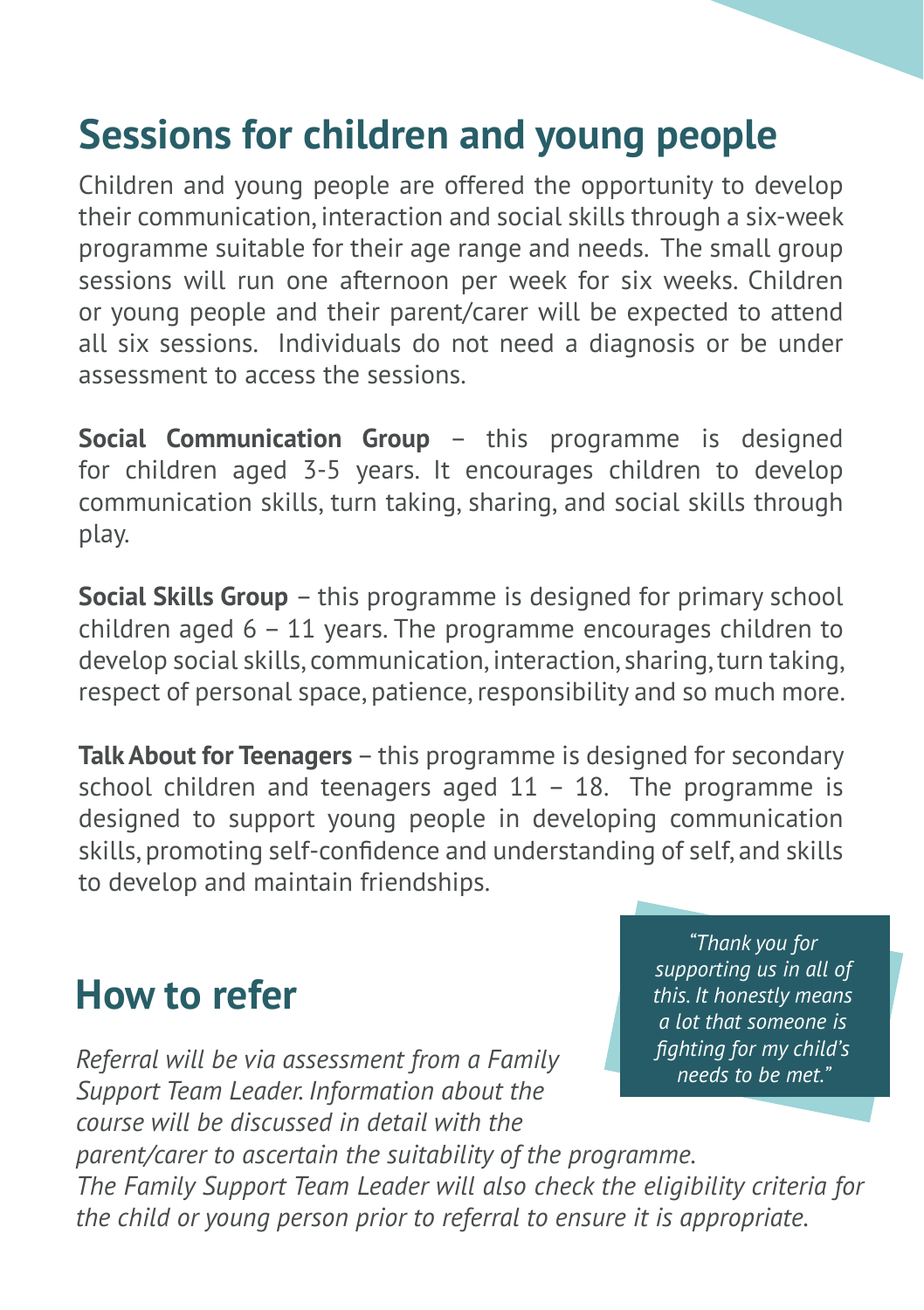## **Learning opportunities**

We run weekly sessions over Zoom, covering a variety of topics. The topics below are examples only and this list is not exhaustive. It is designed to give you an idea of the content we can cover, but if there are any specific sessions you would like us to host please do let us know. We love to hear your feedback and will do our best to accommodate!

- Introduction to neuro-diversities
- Girls and Autism
- Transition Back to School
- Supporting with Sleep and Eating
- Wellbeing for Parents and Carers

Our sessions are relaxed and informal and a great opportunity to gain knowledge and share tips and ideas.

> *"Before speaking with yourself I was bewildered as to what to do or think my next steps were to be.*

> *I was struggling to absorb the information that had been given to me and by speaking to yourself, you helped put it all into perspective for me, advised me what my next steps should be, signposting me etc.*

*Without that, I would have been stuck. "*

## **Referral routes**

- **Self referral:** Parents/carers can contact the team directly via email, phone or attending a drop in. *family.support@daisychainproject.co.uk 01642 531248 (option 1)*
- **• Professional referral:** Any service or professional working with a family can refer by emailing *referral.familysupport@ daisychainproject.co.uk* and completing a referral form.